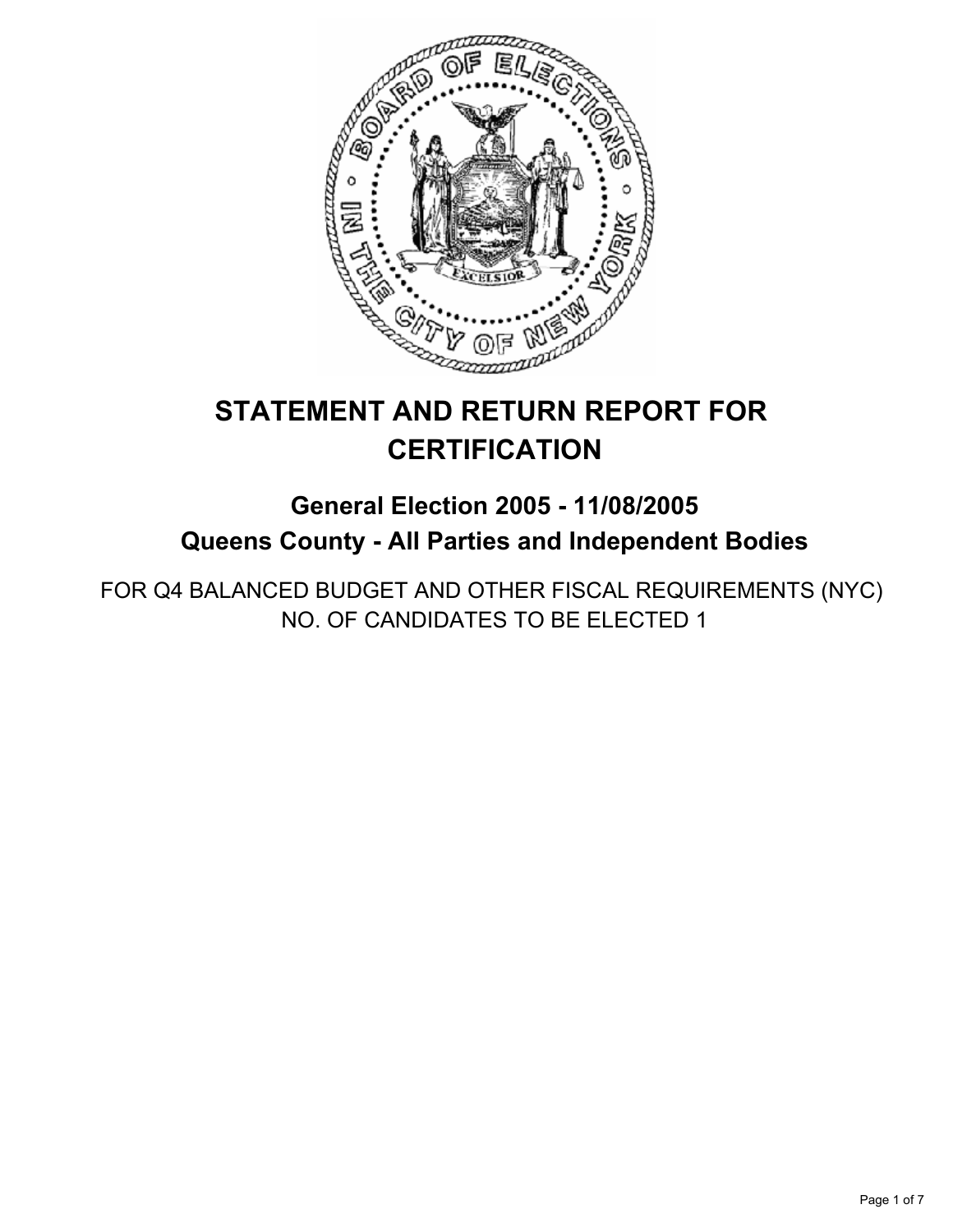

| PUBLIC COUNTER       | 12,924 |
|----------------------|--------|
| <b>EMERGENCY</b>     | 11     |
| ABSENTEE/MILITARY    | 252    |
| AFFIDAVIT            | 125    |
| <b>TOTAL BALLOTS</b> | 13,312 |
| YES                  | 2,986  |
| <b>NO</b>            | 933    |
| <b>TOTAL VOTES</b>   | 3,919  |
| <b>UNRECORDED</b>    | 9,393  |

## **ASSEMBLY DISTRICT 23**

| PUBLIC COUNTER       | 21,946 |
|----------------------|--------|
| <b>EMERGENCY</b>     | 84     |
| ABSENTEE/MILITARY    | 617    |
| <b>AFFIDAVIT</b>     | 234    |
| <b>TOTAL BALLOTS</b> | 22,881 |
| <b>YES</b>           | 6,303  |
| <b>NO</b>            | 2,923  |
| <b>TOTAL VOTES</b>   | 9,226  |
| <b>UNRECORDED</b>    | 13,655 |

#### **ASSEMBLY DISTRICT 24**

| <b>PUBLIC COUNTER</b> | 25,586 |
|-----------------------|--------|
| <b>EMERGENCY</b>      | 93     |
| ABSENTEE/MILITARY     | 495    |
| AFFIDAVIT             | 194    |
| <b>TOTAL BALLOTS</b>  | 26,368 |
| <b>YES</b>            | 9,441  |
| <b>NO</b>             | 3,124  |
| <b>TOTAL VOTES</b>    | 12,565 |
| <b>UNRECORDED</b>     | 13,803 |

| PUBLIC COUNTER       | 15,944 |
|----------------------|--------|
| <b>EMERGENCY</b>     | 24     |
| ABSENTEE/MILITARY    | 313    |
| AFFIDAVIT            | 200    |
| <b>TOTAL BALLOTS</b> | 16,481 |
| YES                  | 4,903  |
| <b>NO</b>            | 1,693  |
| <b>TOTAL VOTES</b>   | 6,596  |
| <b>UNRECORDED</b>    | 9,885  |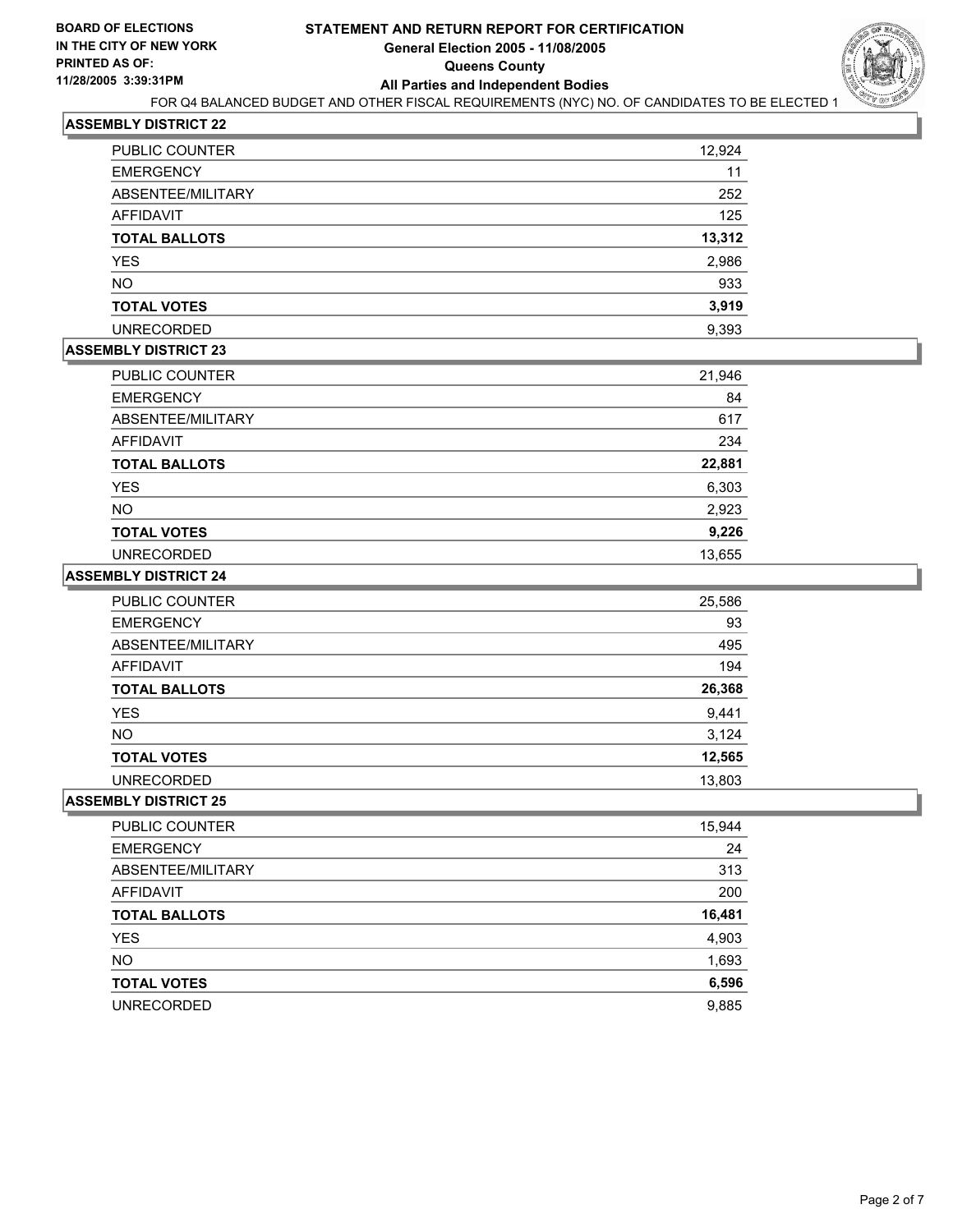

| <b>PUBLIC COUNTER</b> | 27,535 |
|-----------------------|--------|
| <b>EMERGENCY</b>      | 116    |
| ABSENTEE/MILITARY     | 780    |
| AFFIDAVIT             | 218    |
| <b>TOTAL BALLOTS</b>  | 28,649 |
| <b>YES</b>            | 9,885  |
| <b>NO</b>             | 3,567  |
| <b>TOTAL VOTES</b>    | 13,452 |
| <b>UNRECORDED</b>     | 15,197 |

## **ASSEMBLY DISTRICT 27**

| PUBLIC COUNTER       | 19,174 |
|----------------------|--------|
| <b>EMERGENCY</b>     | 40     |
| ABSENTEE/MILITARY    | 459    |
| AFFIDAVIT            | 197    |
| <b>TOTAL BALLOTS</b> | 19,870 |
| <b>YES</b>           | 5,790  |
| <b>NO</b>            | 2,011  |
| <b>TOTAL VOTES</b>   | 7,801  |
| <b>UNRECORDED</b>    | 12,069 |

#### **ASSEMBLY DISTRICT 28**

| <b>PUBLIC COUNTER</b> | 23,409 |
|-----------------------|--------|
| <b>EMERGENCY</b>      | 6      |
| ABSENTEE/MILITARY     | 622    |
| AFFIDAVIT             | 216    |
| <b>TOTAL BALLOTS</b>  | 24,253 |
| <b>YES</b>            | 8,446  |
| <b>NO</b>             | 2,827  |
| <b>TOTAL VOTES</b>    | 11,273 |
| <b>UNRECORDED</b>     | 12,980 |

| PUBLIC COUNTER       | 18,015 |
|----------------------|--------|
| <b>EMERGENCY</b>     | 0      |
| ABSENTEE/MILITARY    | 312    |
| AFFIDAVIT            | 197    |
| <b>TOTAL BALLOTS</b> | 18,524 |
| <b>YES</b>           | 4,033  |
| <b>NO</b>            | 1,000  |
| <b>TOTAL VOTES</b>   | 5,033  |
| <b>UNRECORDED</b>    | 13,491 |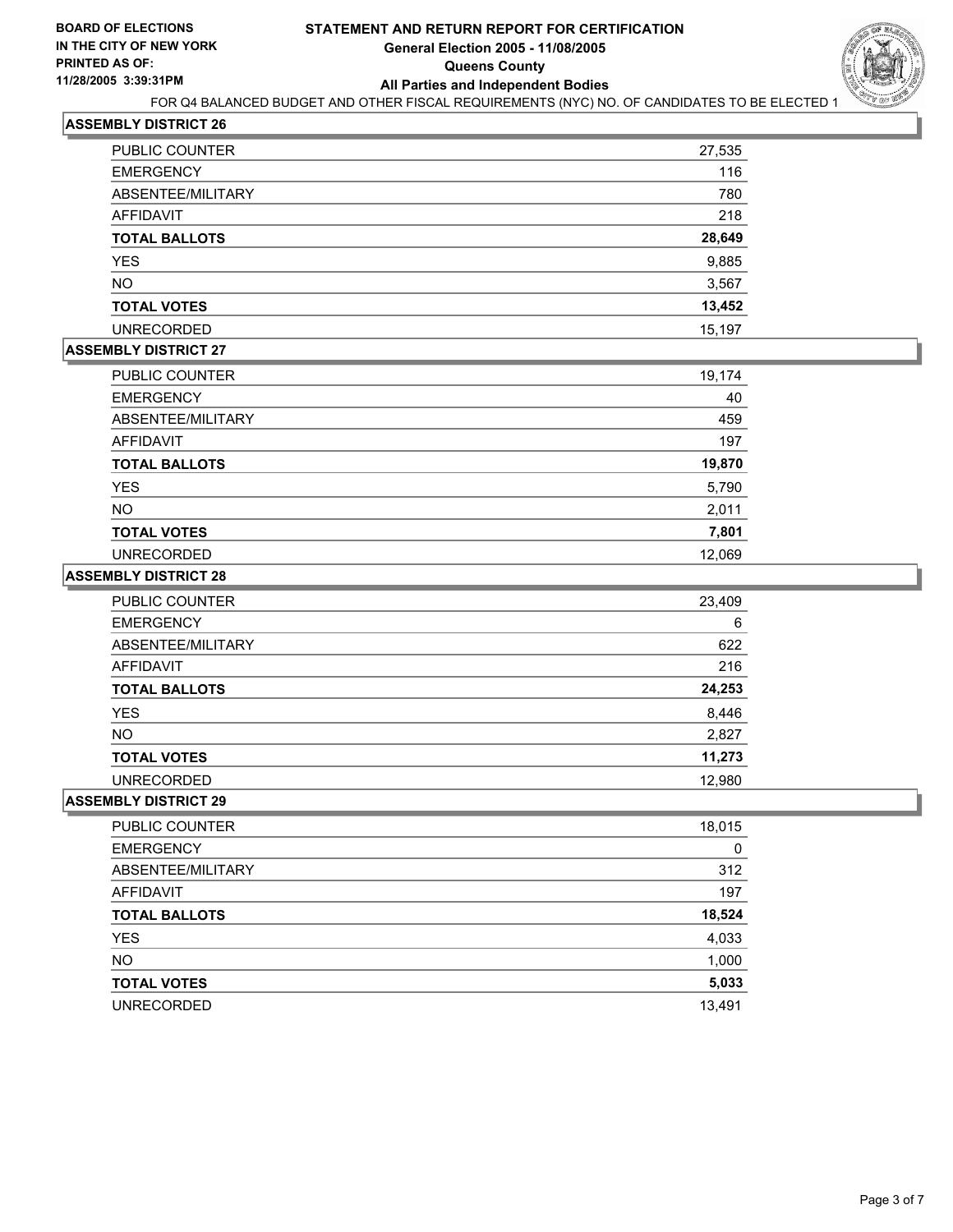

| PUBLIC COUNTER       | 17,055 |
|----------------------|--------|
| <b>EMERGENCY</b>     | 42     |
| ABSENTEE/MILITARY    | 304    |
| AFFIDAVIT            | 200    |
| <b>TOTAL BALLOTS</b> | 17,601 |
| <b>YES</b>           | 4,697  |
| <b>NO</b>            | 1,809  |
| <b>TOTAL VOTES</b>   | 6,506  |
| <b>UNRECORDED</b>    | 11,095 |

## **ASSEMBLY DISTRICT 31**

| PUBLIC COUNTER       | 13,761 |
|----------------------|--------|
| <b>EMERGENCY</b>     | 139    |
| ABSENTEE/MILITARY    | 373    |
| <b>AFFIDAVIT</b>     | 233    |
| <b>TOTAL BALLOTS</b> | 14,506 |
| <b>YES</b>           | 2,783  |
| <b>NO</b>            | 742    |
| <b>TOTAL VOTES</b>   | 3,525  |
| <b>UNRECORDED</b>    | 10,981 |

#### **ASSEMBLY DISTRICT 32**

| PUBLIC COUNTER       | 17,090 |
|----------------------|--------|
| <b>EMERGENCY</b>     | 21     |
| ABSENTEE/MILITARY    | 200    |
| AFFIDAVIT            | 194    |
| <b>TOTAL BALLOTS</b> | 17,505 |
| <b>YES</b>           | 3,130  |
| <b>NO</b>            | 799    |
| <b>TOTAL VOTES</b>   | 3,929  |
| <b>UNRECORDED</b>    | 13,576 |

| PUBLIC COUNTER       | 19,635 |
|----------------------|--------|
| <b>EMERGENCY</b>     |        |
| ABSENTEE/MILITARY    | 208    |
| AFFIDAVIT            | 212    |
| <b>TOTAL BALLOTS</b> | 20,062 |
| <b>YES</b>           | 4,843  |
| <b>NO</b>            | 1,439  |
| <b>TOTAL VOTES</b>   | 6,282  |
| <b>UNRECORDED</b>    | 13,780 |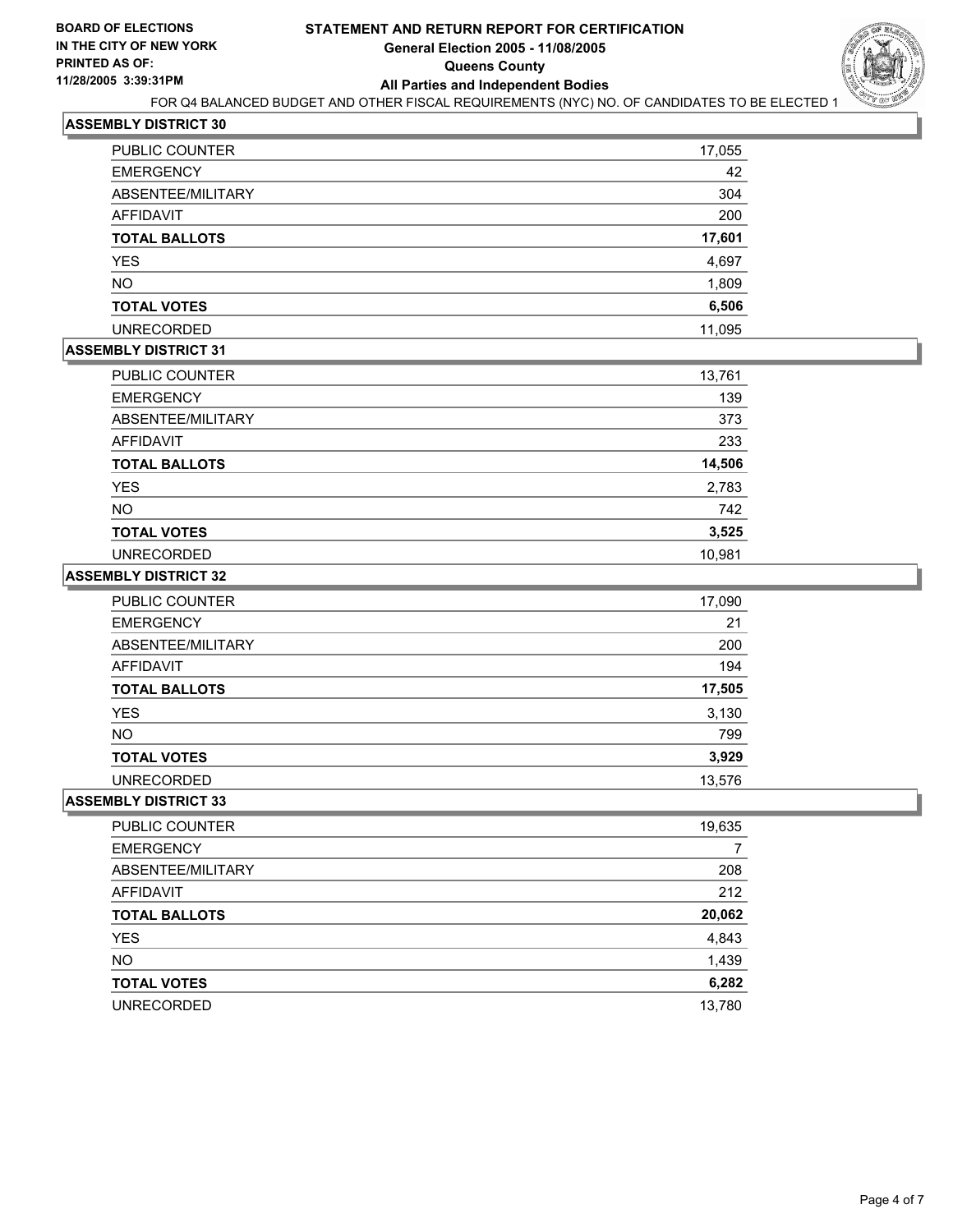

| PUBLIC COUNTER       | 13,968 |
|----------------------|--------|
| <b>EMERGENCY</b>     | 6      |
| ABSENTEE/MILITARY    | 188    |
| AFFIDAVIT            | 155    |
| <b>TOTAL BALLOTS</b> | 14,317 |
| <b>YES</b>           | 3,159  |
| <b>NO</b>            | 1,080  |
| <b>TOTAL VOTES</b>   | 4,239  |
| <b>UNRECORDED</b>    | 10,078 |

## **ASSEMBLY DISTRICT 35**

| PUBLIC COUNTER       | 13,243 |
|----------------------|--------|
| <b>EMERGENCY</b>     |        |
| ABSENTEE/MILITARY    | 299    |
| <b>AFFIDAVIT</b>     | 157    |
| <b>TOTAL BALLOTS</b> | 13,699 |
| <b>YES</b>           | 2,715  |
| NO.                  | 744    |
| <b>TOTAL VOTES</b>   | 3,459  |
| <b>UNRECORDED</b>    | 10,240 |

#### **ASSEMBLY DISTRICT 36**

| <b>PUBLIC COUNTER</b> | 15,523 |
|-----------------------|--------|
| <b>EMERGENCY</b>      | 0      |
| ABSENTEE/MILITARY     | 190    |
| AFFIDAVIT             | 261    |
| <b>TOTAL BALLOTS</b>  | 15,974 |
| <b>YES</b>            | 4,320  |
| <b>NO</b>             | 1,492  |
| <b>TOTAL VOTES</b>    | 5,812  |
| <b>UNRECORDED</b>     | 10,162 |

| PUBLIC COUNTER       | 14,583 |
|----------------------|--------|
| <b>EMERGENCY</b>     | 23     |
| ABSENTEE/MILITARY    | 187    |
| AFFIDAVIT            | 214    |
| <b>TOTAL BALLOTS</b> | 15,007 |
| <b>YES</b>           | 3,503  |
| <b>NO</b>            | 1,085  |
| <b>TOTAL VOTES</b>   | 4,588  |
| <b>UNRECORDED</b>    | 10,419 |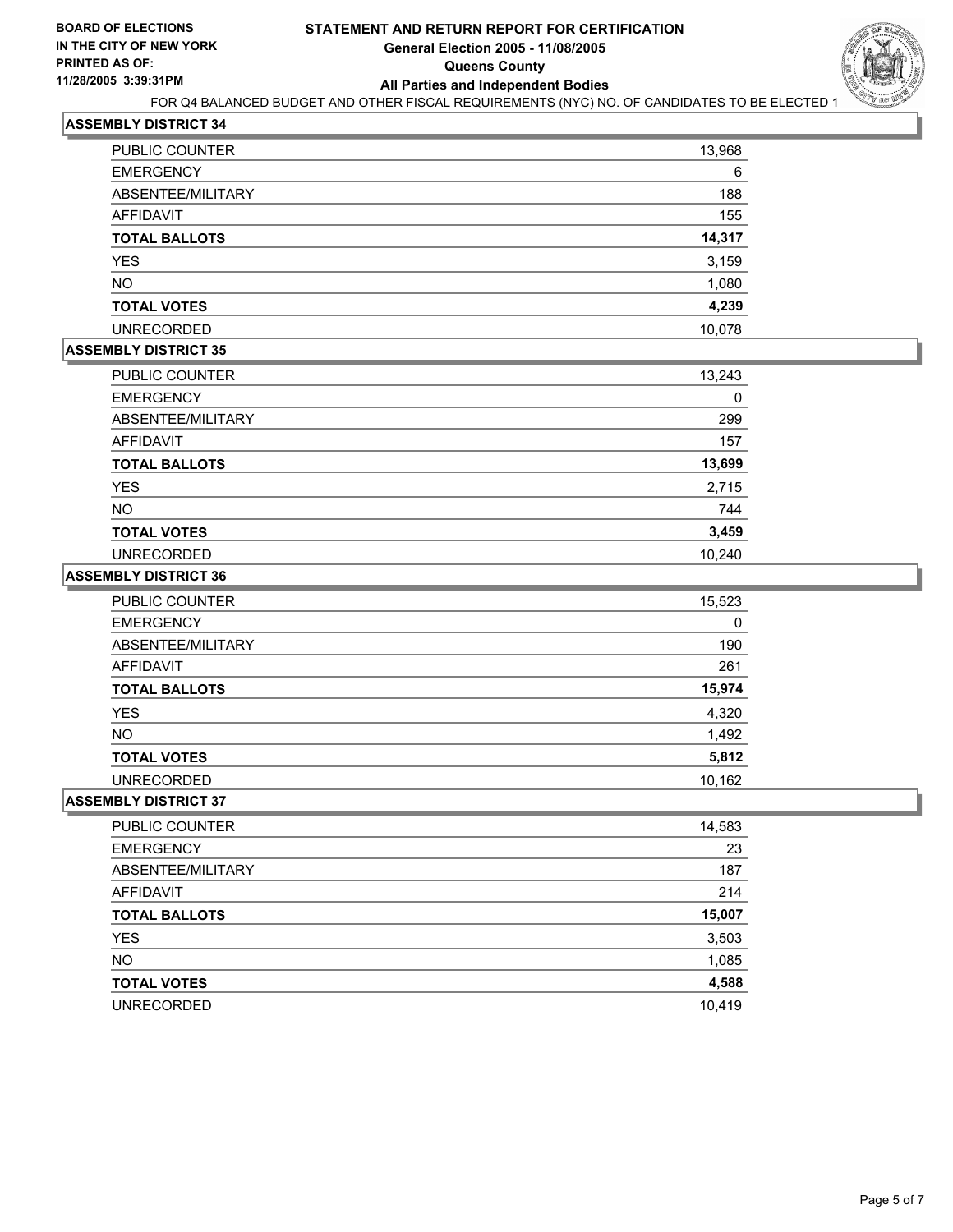## **STATEMENT AND RETURN REPORT FOR CERTIFICATION General Election 2005 - 11/08/2005 Queens County All Parties and Independent Bodies**



FOR Q4 BALANCED BUDGET AND OTHER FISCAL REQUIREMENTS (NYC) NO. OF CANDIDATES TO BE ELECTED 1

#### **ASSEMBLY DISTRICT 38**

| <b>PUBLIC COUNTER</b> | 13,748 |
|-----------------------|--------|
| <b>EMERGENCY</b>      | 12     |
| ABSENTEE/MILITARY     | 176    |
| AFFIDAVIT             | 188    |
| <b>TOTAL BALLOTS</b>  | 14,124 |
| <b>YES</b>            | 3,674  |
| <b>NO</b>             | 1,464  |
| <b>TOTAL VOTES</b>    | 5,138  |
| <b>UNRECORDED</b>     | 8,986  |
|                       |        |

| PUBLIC COUNTER       | 10,305 |
|----------------------|--------|
| <b>EMERGENCY</b>     | 0      |
| ABSENTEE/MILITARY    | 102    |
| AFFIDAVIT            | 151    |
| <b>TOTAL BALLOTS</b> | 10,558 |
| <b>YES</b>           | 1,814  |
| <b>NO</b>            | 495    |
| <b>TOTAL VOTES</b>   | 2,309  |
| <b>UNRECORDED</b>    | 8,249  |